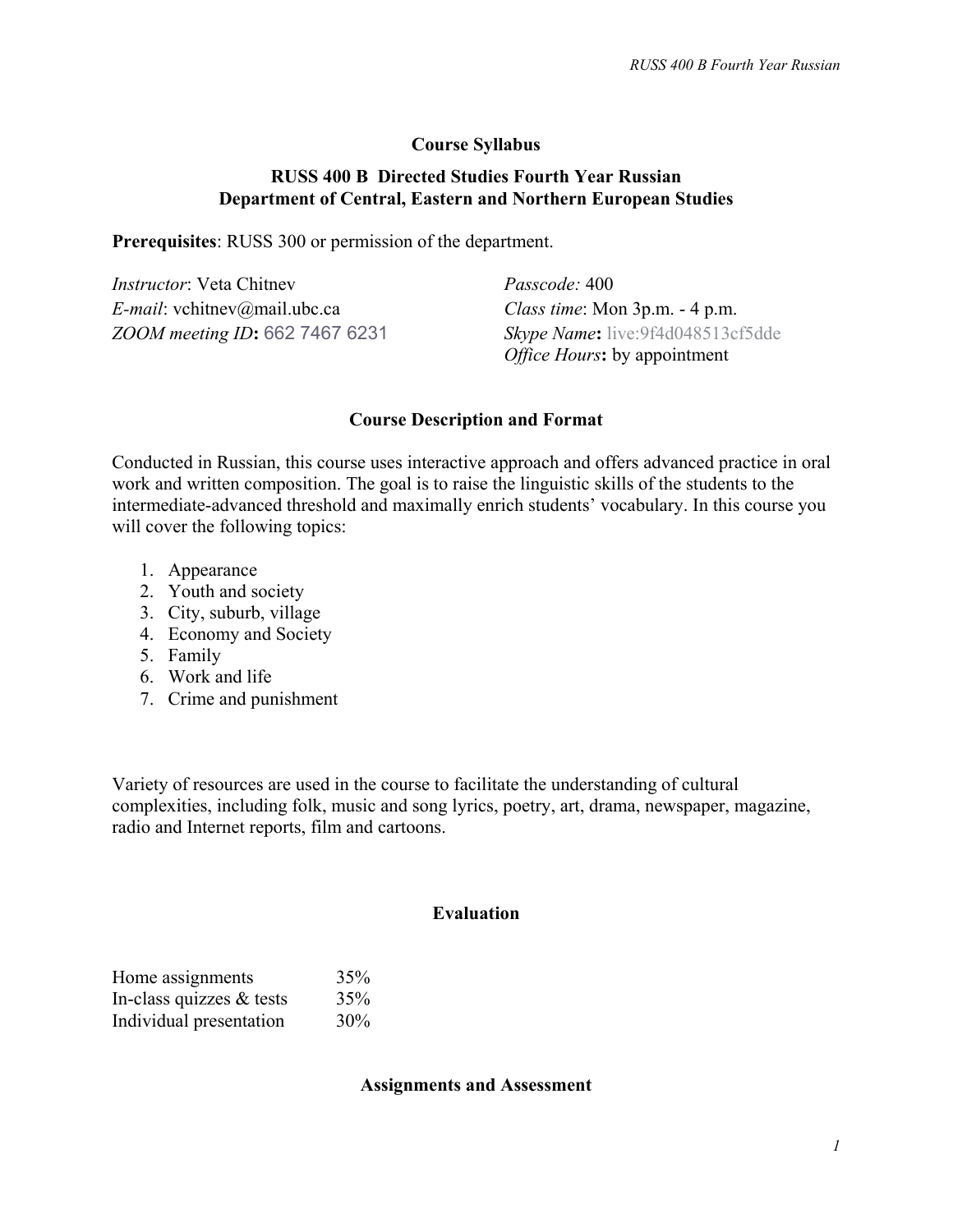## **Home assignments (35%)**

Home assignments are mandatory, and they will consist of written exercises from the textbook, home essays, and other miscellaneous grammar and vocabulary assignment. Home assignment submitted after the due date will receive a maximum of 80% of the value of the assignment.

## **In-class quizzes (35%)**

There will be 4 in-class written tests on the material covered in class. Details of each quiz will be announced the week prior to the quiz date.

### **Individual Presentation (30%)**

You will deliver a five-minute individual presentation on the topics of your choice. Preparedness of your presentation, pronunciation, fluency, and accuracy of your speech will be taken into consideration when grading your performance. You may bring along a file card with brief notes of ideas or vocabulary (no complete sentences or phrases), but you will lose marks if you read off a complete sentence or a prepared statement.

# *Individual Presentation Scoring Rubric (Guideline)*

| Exceptional   | • well prepared and has obviously rehearsed            |
|---------------|--------------------------------------------------------|
| $(95-100\%)$  | • elaborates their notes, not just reads his/her notes |
|               | • a fluent speaker, no pronunciation errors            |
| Outstanding   | • well prepared and has obviously rehearsed            |
| $(90-94\%)$   | • elaborates their notes, not just reads his/her notes |
|               | • a fluent speaker, a few minor pronunciation          |
|               | errors/heritage learners are expected to communicate   |
|               | without pronunciation errors                           |
| Competent     | • prepared but may need more rehearsals                |
| $(85-89\%)$   | • elaborates their notes, not just reads his/her notes |
|               | • a fluent speaker, a few pronunciation errors         |
|               | • heritage learners may make a few minor pronunciation |
|               | errors                                                 |
| Satisfactory  | • somewhat prepared but obviously need more rehearsals |
| $70 - 84\%$ . | • frequently reads his/her notes                       |

#### *Performance*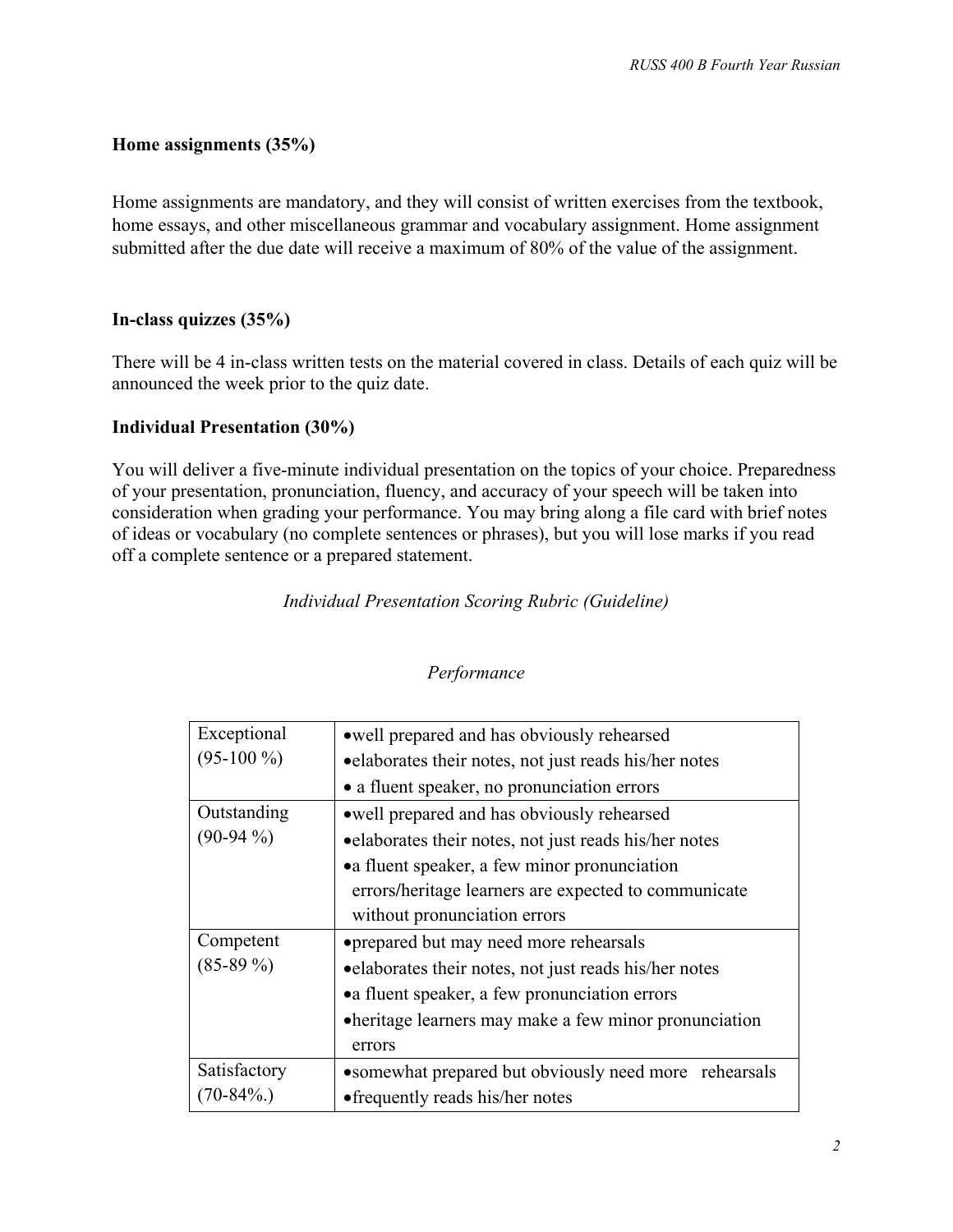|                         | •various pronunciation errors that do not affect<br>understanding/heritage learners may make occasional<br>minor pronunciation errors                             |
|-------------------------|-------------------------------------------------------------------------------------------------------------------------------------------------------------------|
| Adequate<br>$(50-69%)$  | • a student reads his or her notes through the entire<br>presentation                                                                                             |
|                         | • occasional pronunciation errors that do not affect<br>understanding/heritage learners may make various<br>pronunciation errors that do not affect understanding |
| Inadequate<br>$(0-49%)$ | • a student reads his or her notes through the entire<br>presentation<br>•inadequate pronunciation and intonation, and a student is                               |
|                         | often difficult to understand                                                                                                                                     |

# **Course Policies**

# **Late or Missed Assignments:**

*Missed Tests*: Make-ups for test are permitted only in cases of documented illness, where travel for recognized University activities conflicts with the test dates, or for the observance of a religious holiday. If circumstances such as illness prevent you from taking the test, please contact Arts Advising, and Advising will contact the instructor for accommodation. In the instance of a recognized University activity, authorization must be obtained from the University official responsible for the activity.

## **Late Penalties**

Home assignments and the individual project are due on the day originally announced. Home assignments submitted after the due date will receive a maximum of 80% of the value of the assignment ; whereas the penalties for a late submission of the individual project will be two points per day. Penalties will be waived with a valid medical or equivalent excuse.

## **Departmental policy**

The Department of Central, Eastern and Northern European Studies may, in exceptional cases, adjust the final course marks in order to conform to Departmental policy.

## **Releasing and Adjusting Final Grades**

Before the final grades are submitted, the instructor either will publish the breakdown of your final grade on Canvas or send it via email. You are responsible for reporting any conflict in the calculation within three days of the publication. After that, no changes in grades will be made.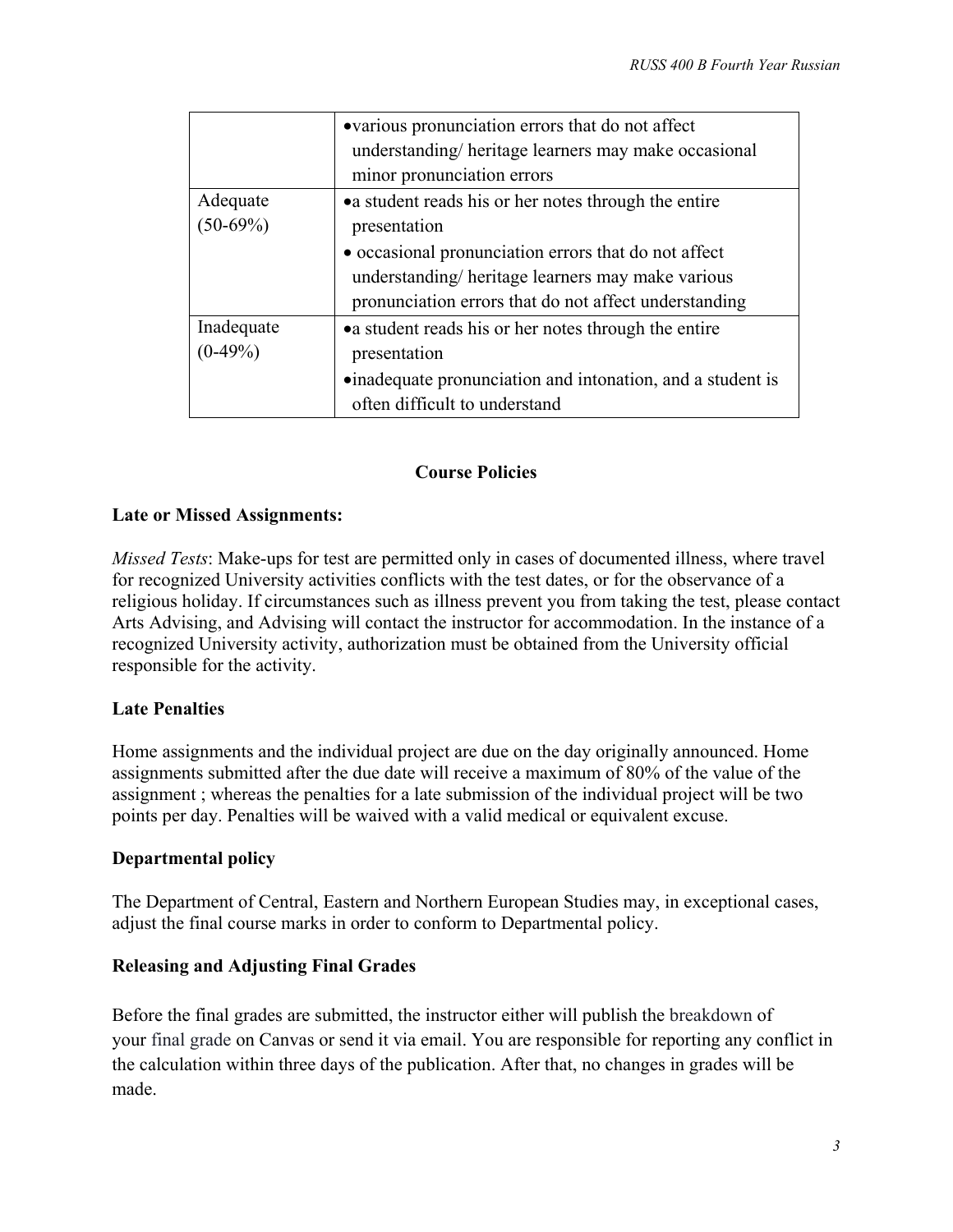#### **Classroom conduct**

Classroom conduct will be guided by the following purposes and values:

- to promote free inquiry and debate
- to act as a community of scholars
- to respect, appreciate, and encourage diversity
- to display care and concern for community

In our classroom, we seek to create and maintain an encouraging and a productive learning and working environment, that is, an environment in which there is:

- respect for the dignity of all persons
- fair and equitable treatment of individuals in our diverse community
- personal integrity and trustworthiness
- respect for academic freedom
- respect for personal and University property

### **UBC Policies**

### **Academic Integrity**

The academic enterprise is founded on honesty, civility, and integrity. As members of this enterprise, all students are expected to know, understand, and follow the codes of conduct regarding academic integrity. At the most basic level, this means submitting only original work done by you and acknowledging all sources of information or ideas and attributing them to others as required. This also means you should not cheat, copy, or mislead others about what is your work. Violations of academic integrity (i.e., misconduct) lead to the breakdown of the academic enterprise, and therefore serious consequences arise and harsh sanctions are imposed. For example, incidences of plagiarism or cheating may result in a mark of zero on the assignment or exam and more serious consequences may apply when the matter is referred to the Office of the Dean. Careful records are kept in order to monitor and prevent recurrences. A more detailed description of academic integrity, including the University's policies and procedures, may be found in the [UBC Calendar: Student Conduct and Discipline.](http://www.calendar.ubc.ca/vancouver/index.cfm?tree=3,54,0,0)

#### **Academic Accommodation for Students with Disabilities**

Academic accommodations help students with a disability or ongoing medical condition overcome challenges that may affect their academic success. Students requiring academic accommodations must register with the [Centre for Accessibility](https://students.ubc.ca/about-student-services/centre-for-accessibility) (previously known as Access & Diversity). The Centre will determine that student's eligibility for accommodations in accordance with [Policy 73: Academic Accommodation for Students with Disabilities.](http://www.universitycounsel.ubc.ca/files/2010/08/policy73.pdf) Academic accommodations are not determined by your instructors, and instructors should not ask you about the nature of your disability or ongoing medical condition, or request copies of your disability documentation. However, your instructor may consult with the Centre for Accessibility should the accommodations affect the essential learning outcomes of a course.